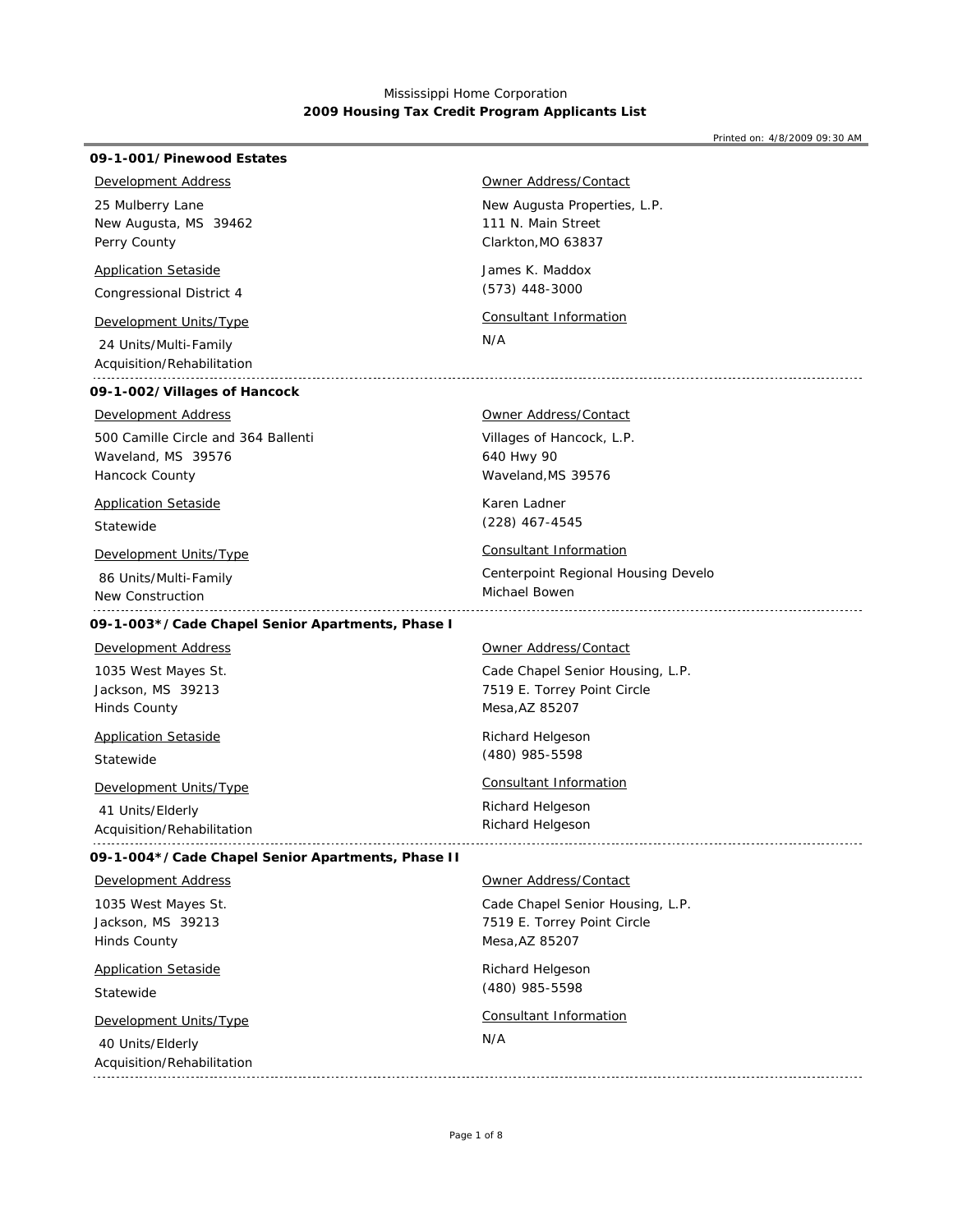| 09-1-005/Sanderstone Villas Apartments                                     |                                                                                      |
|----------------------------------------------------------------------------|--------------------------------------------------------------------------------------|
| <b>Development Address</b>                                                 | Owner Address/Contact                                                                |
| 11391 East Dedeaux Road<br>Gulfport, MS 39503<br>Harrison County           | Sandstone Villas, L.P.<br>912 S. Caprtal of Texas Hwy, Suite 200<br>Austin, TX 78746 |
| <b>Application Setaside</b><br>Statewide                                   | Rick J. Deyoe<br>(512) 306-9206                                                      |
| Development Units/Type<br>92 Units/Multi-Family<br>New Construction        | Consultant Information<br>N/A                                                        |
| 09-1-006/Carr Central Gardens                                              |                                                                                      |
| <b>Development Address</b>                                                 | <b>Owner Address/Contact</b>                                                         |
| 1805 Cherry Street<br>Vicksburg, MS 39180<br>Warren County                 | Carr Gardens, LLC<br>406 East Fourth St.<br>Winston-Salem, NC 27101                  |
| <b>Application Setaside</b><br>Statewide                                   | <b>Bill Scantland</b><br>(336) 714-8920                                              |
| Development Units/Type<br>52 Units/Multi-Family<br>New Construction        | <b>Consultant Information</b><br>N/A                                                 |
| 09-1-007/Tupelo Cotton Mill Lofts                                          |                                                                                      |
| <b>Development Address</b>                                                 | Owner Address/Contact                                                                |
| 300 Elliott Street<br>Tupelo, MS 38804<br>Lee County                       | Tupelo Cotton Mill Lofts, LLC<br>406 East Fourth Street<br>Winston-Salem, NC 27101   |
| <b>Application Setaside</b><br><b>Historic</b>                             | <b>Bill Scantland</b><br>(336) 714-8920                                              |
| <b>Development Units/Type</b><br>48 Units/Multi-Family<br>New Construction | Consultant Information<br>N/A                                                        |
| 09-1-008*/Magnolia Senior Apartments                                       |                                                                                      |
| <b>Development Address</b>                                                 | Owner Address/Contact                                                                |
| 1535 Popps Ferry Road<br>Biloxi, MS 39532<br>Harrison County               | Magnolia Senior Limited Partnership<br>2206 Jo-An Drive<br>Sarasota, FL 34231        |
| <b>Application Setaside</b><br>Statewide                                   | Don Paxton<br>(941) 929-1270                                                         |
| Development Units/Type<br>90 Units/Elderly<br>New Construction             | Consultant Information<br>N/A                                                        |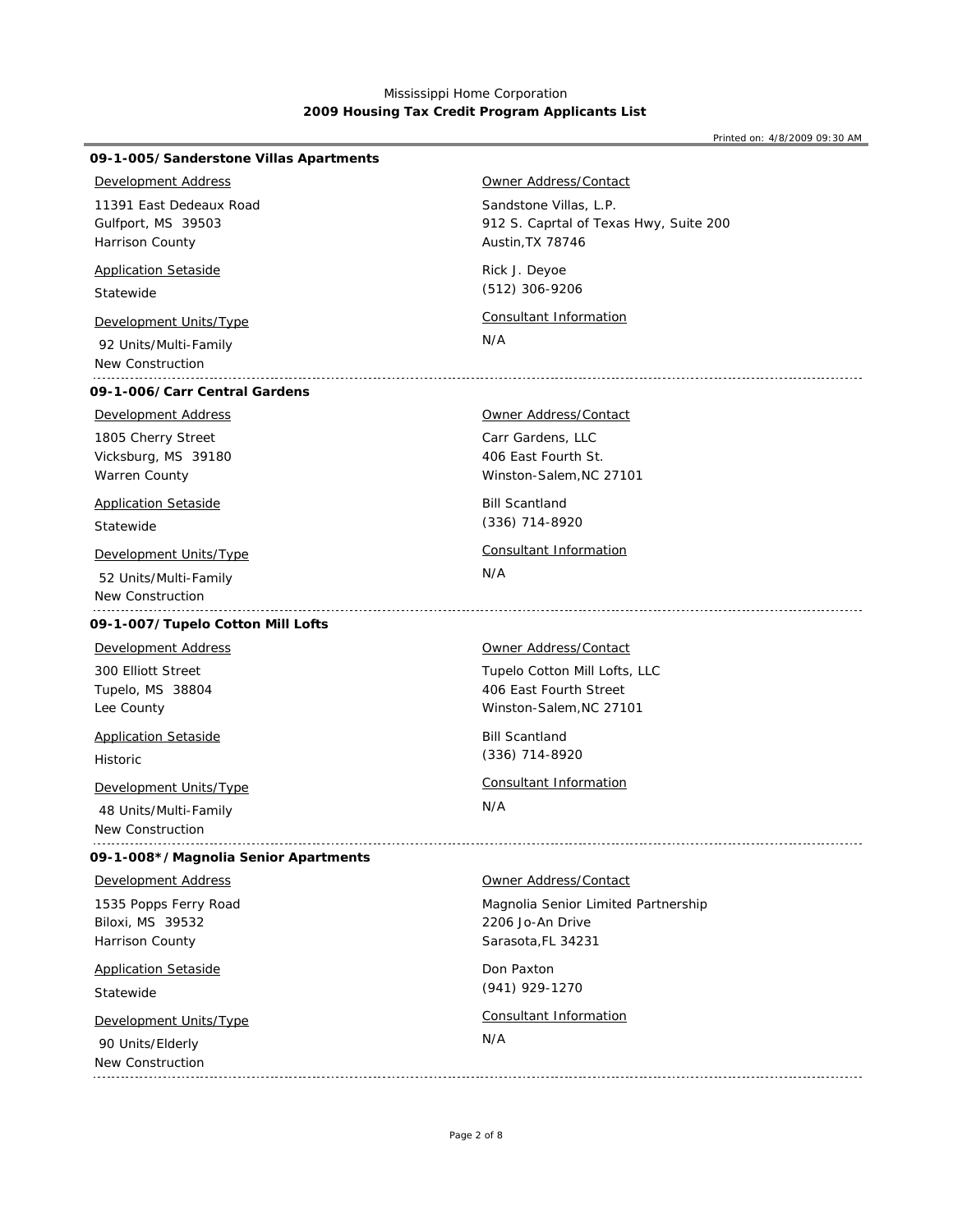| 09-1-009/Pine Shadow Apartments                 |                                                |
|-------------------------------------------------|------------------------------------------------|
| <b>Development Address</b>                      | Owner Address/Contact                          |
| 1705 South Waveland Avenue                      | Waveland Avenue Associates, Limited Parnership |
| Waveland, MS 39576<br>Hancock County            | 9010 U.S. Highway 431<br>Albertville, AL 35950 |
|                                                 |                                                |
| <b>Application Setaside</b>                     | Jerry Dean                                     |
| Statewide                                       | (256) 878-2408                                 |
| Development Units/Type                          | Consultant Information                         |
| 48 Units/Multi-Family                           | Jerry Dean                                     |
| Acquisition/Rehabilitation                      | Jerry Dean                                     |
| 09-1-010^/Fairfield Park Apartments             |                                                |
| <b>Development Address</b>                      | <b>Owner Address/Contact</b>                   |
| 2680 St.John Street                             | Lauderdale County Partners III, L.P.           |
| Meridian, MS 39301                              | 124 One Madison Plaza, Suite 1500              |
| Lauderdale County                               | Madison, MS 39110                              |
| <b>Application Setaside</b>                     | <b>Clifton Bates</b>                           |
| Single Family Lease Purchase                    | $(601)$ 321-7623                               |
| Development Units/Type                          | <b>Consultant Information</b>                  |
| 27 Units/SF Detached                            | N/A                                            |
| New Construction                                |                                                |
| 09-1-011/Bridgewater Park Apartments, Phase III |                                                |
| <b>Development Address</b>                      | <u>Owner Address/Contact</u>                   |
| 14104 Big Ridge Road                            | Jackson County Partners III, L.P.              |
| Biloxi, MS 39532                                | 124 One Madison Plaze, Suite 1500              |
| Jackson County                                  | Madison, MS 39110                              |
| <b>Application Setaside</b>                     | <b>Clifton Bates</b>                           |
| Non-Profit(ACA)                                 | $(601)$ 321-7623                               |
| Development Units/Type                          | <b>Consultant Information</b>                  |
| 24 Units/Multi-Family                           | N/A                                            |
| New Construction                                |                                                |
| 09-1-012^/Park View Estates                     |                                                |
| <b>Development Address</b>                      | <b>Owner Address/Contact</b>                   |
| 100 Park View Drive                             | Madison County Partners II, L.P.               |
| Canton, MS 39046                                | 124 One Madison Plaze, Suite 1500              |
| Madison County                                  | Madison, Ms 39110                              |
| <b>Application Setaside</b>                     | <b>Clifton Bates</b>                           |
| Single Family Lease Purchase                    | $(601)$ 321-7623                               |
| Development Units/Type                          | Consultant Information                         |
| 45 Units/SF Detached                            | N/A                                            |
|                                                 |                                                |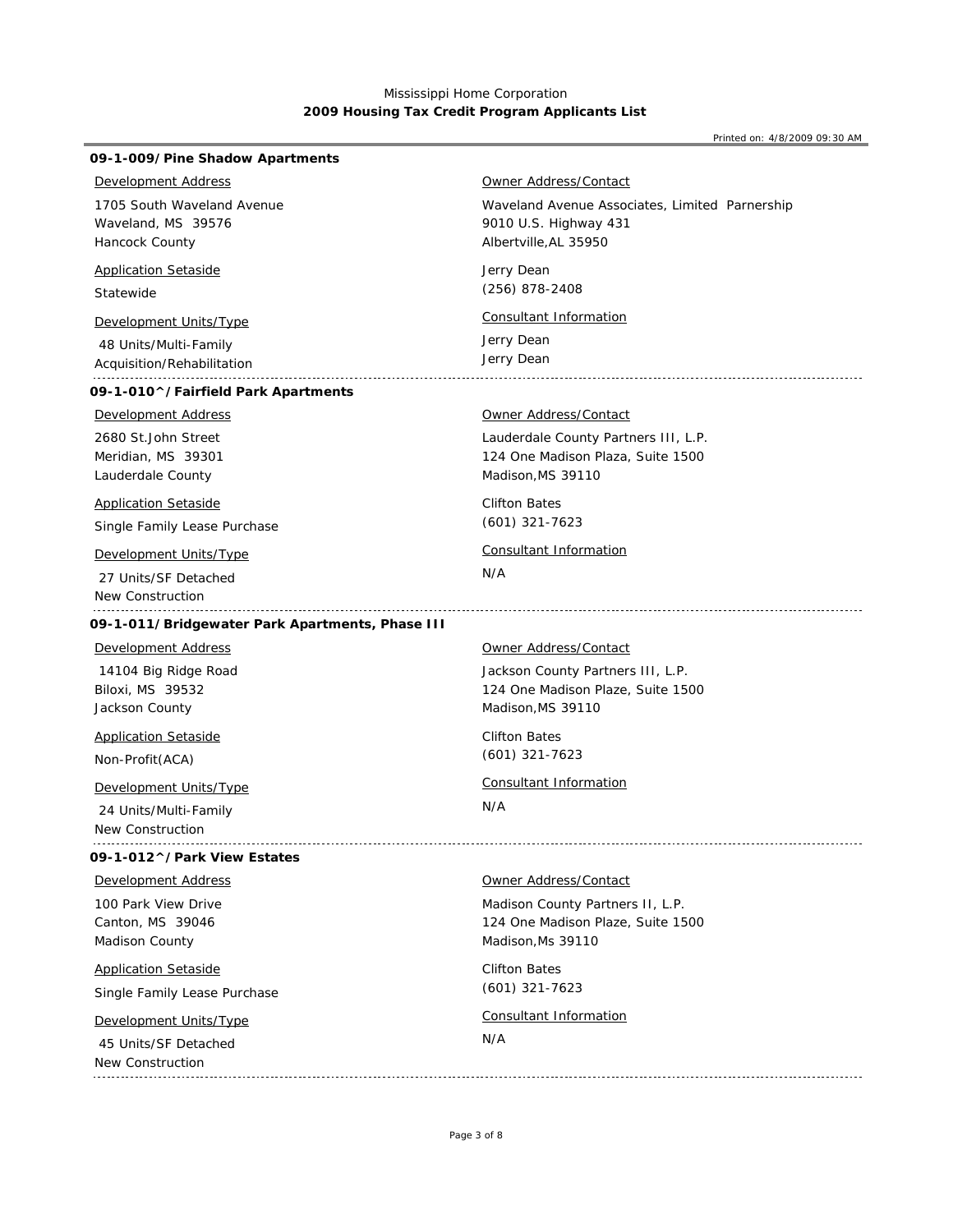| 09-1-013/Belmont Park Apartments                                           |                                                                                          |
|----------------------------------------------------------------------------|------------------------------------------------------------------------------------------|
| <b>Development Address</b>                                                 | Owner Address/Contact                                                                    |
| 64 Bonhomie Road<br>Hattiesburg, MS 39401<br>Forrest County                | Hattiesburg Partners III, L.P.<br>124 One Madison Plaza. Suite 1500<br>Madison, MS 39110 |
| <b>Application Setaside</b><br>Statewide                                   | Clifton E. Bates<br>$(601)$ 321-7623                                                     |
| Development Units/Type<br>40 Units/Multi-Family<br><b>New Construction</b> | Consultant Information<br>N/A                                                            |
| 09-1-014/North Gate Apartments                                             |                                                                                          |
| <b>Development Address</b>                                                 | <b>Owner Address/Contact</b>                                                             |
| 130 Rosenwald Avenue<br>Rolling Fork, MS 39159<br>Sharkey County           | Rolling Fork Properties, L.P.<br>111 North Main Street<br>Clarkton, MO 63837             |
| <b>Application Setaside</b><br><b>Congressional District 2</b>             | James K. Maddox<br>$(573)$ 448-3000                                                      |
| Development Units/Type                                                     | <b>Consultant Information</b>                                                            |
| 24 Units/Multi-Family<br>New Construction                                  | N/A                                                                                      |
| 09-1-015/Chickasaw Village Apartments                                      |                                                                                          |
| <b>Development Address</b>                                                 | Owner Address/Contact                                                                    |
| 600 Airport Road<br>Houston, MS 38851<br>Chickasaw County                  | Chickasaw Village, L.P.<br>P.O. Box 2118<br>Madison, MS 39157                            |
| <b>Application Setaside</b><br>Congressional District 1                    | Rodney H. Dudley<br>$(601)$ 709-6000                                                     |
| <b>Development Units/Type</b>                                              | Consultant Information                                                                   |
| 24 Units/Multi-Family<br>Acquisition/Rehabilitation                        | N/A                                                                                      |
| 09-1-016/Rosedale Estates Apartments                                       |                                                                                          |
| <b>Development Address</b>                                                 | Owner Address/Contact                                                                    |
| 16 Gibson Swamp Road<br>Rosedale, MS 38769<br><b>Bolivar County</b>        | Rosedale Estates, L.P.<br>P.O. Box 2118<br>Madison, MS 39110                             |
| <b>Application Setaside</b><br>Congressional District 2                    | Rodney H. Dudley<br>$(601)$ 709-6000                                                     |
| Development Units/Type                                                     | <b>Consultant Information</b>                                                            |
| 24 Units/Multi-Family<br>New Construction                                  | N/A                                                                                      |
|                                                                            |                                                                                          |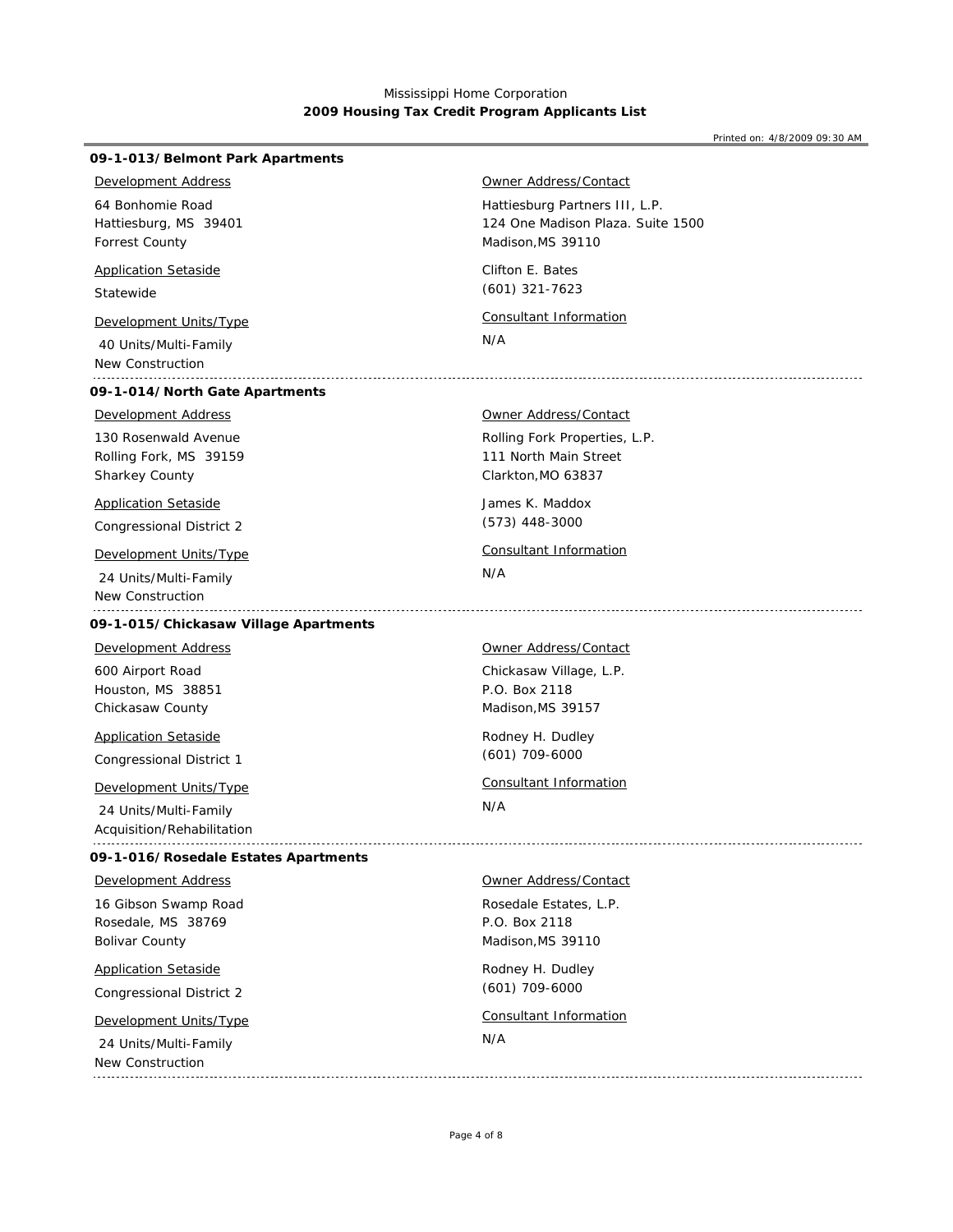#### Printed on: 4/8/2009 09:30 AM

## **09-1-017/Stonehurst Arms**

## *Development Address*

Natchez, MS 39120 Adams County S. side of Rembert St., N. of St. Ca

### *Application Setaside*

Congressional District 3

 26 Units/SF Detached New Construction

## **09-1-018/McMath Estates**

#### *Development Address*

Grenada, MS 38901 Grenada County 850 & 750 Washington Street

## *Application Setaside*

Congressional District 1

## *Development Units/Type Consultant Information*

 43 Units/Multi-Family Acquisition/Rehabilitation

## **09-1-019\*/Cedar Grove Estates**

91 Cedar Grove Drive *Development Address*

Goodman, MS 39079 Holmes County

Statewide *Application Setaside*

*Development Units/Type Consultant Information*

 32 Units/Elderly Acquisition/Rehabilitation

## **09-1-020\*/Southwind Estates**

#### *Development Address*

Durant, MS 39063 Holmes County 82 Southwind Lane

# *Application Setaside*

Statewide

## *Development Units/Type Consultant Information*

 31 Units/Elderly Acquisition/Rehabilitation 

## *Owner Address/Contact*

Stonehurst Arms, LLC Ridgeland,MS 39157 175 Richardson Road

Roscoe Word (601) 672-1035

## *Development Units/Type Consultant Information*

Chartre Consulting, Ltd. C.W. Chapman

## *Owner Address/Contact*

McMath Estates, L.P. Corinth,MS 38834 P.O. Box 910

Chip Peterson (662) 287-5044

Valentine and Company Stacy Sissons

#### *Owner Address/Contact*

Cedar Grove Estates, L.P. Corinth,MS 38834 P.O. Box 910

Chip Peterson (662) 287-5044

Valentine and Company Stacy Sissons 

## *Owner Address/Contact*

Southwind Estates, L.P. Corinth,MS 38834 P.O. Box 910

Chip Peterson (662) 287-5044

Valentine and Company Stacy Sissons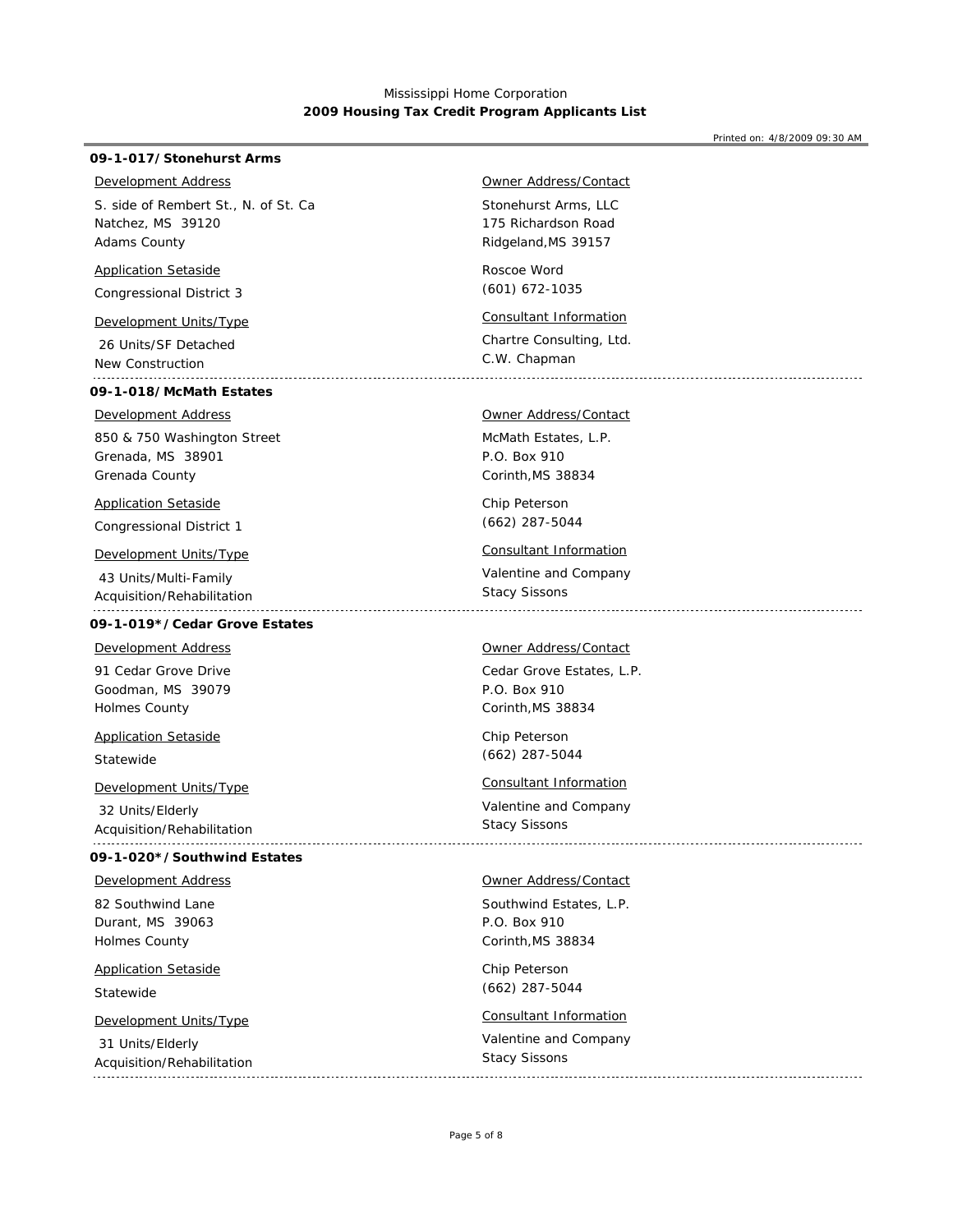## **09-1-021/Mill Creek Place**

## *Development Address*

Hattiesburg, MS 39401 Forrest County E. of Bonhomie Rd., N. of Tatum Dr

## *Application Setaside*

Non-Profit(ACA)

## *Development Units/Type Consultant Information*

 40 Units/SF Detached New Construction

## **09-1-022/Mill Creek Place, Phase II**

## *Development Address*

Hattiesburg, MS 39401 Forrest County E. of Bonhomie Rd., N. of Tatum Dr

## *Application Setaside*

Statewide

 40 Units/SF Detached New Construction .......................

## **09-1-023/Laurel Estates II**

#### *Development Address*

Laurel, MS 39446 Jones County W. side of Victoria Ave, S of East 5t

*Application Setaside*

## Statewide

*Development Units/Type Consultant Information*

 32 Units/SF Detached New Construction 

## **09-1-024^/Springfield Estates**

## *Development Address*

Canton, MS 39046 Madison County West of Old Canton Road, South of

## *Application Setaside*

Single Family Lease Purchase

## *Development Units/Type Consultant Information*

 40 Units/SF Detached New Construction 

## *Owner Address/Contact*

Mill Creek Plac. LLC Clarksdale,MS 38614 89 First Street, Suite 104

Larry Haynes (662) 621-1097

Chartre Consulting, Ltd. C.W. Chapman

## *Owner Address/Contact*

Mill Creek Place II, LLC Clarksdale,MS 38614 89 First Street, Suite 104

Larry Haynes (662) 621-1097

## *Development Units/Type Consultant Information*

Chartre Consulting, Ltd. C.W. Chapman

### *Owner Address/Contact*

Laurel Estates II, LLC Laurel,MS 39442 P.O. Drawer 2910

Ailrick Young (601) 425-4651

Chartre Consulting, Ltd Clarence Chapman

### *Owner Address/Contact*

Springfield Estates, LLC Oxford,MS 38655 2330 University Avenue, Suite C

C. W. Chapman (662) 236-5080

### N/A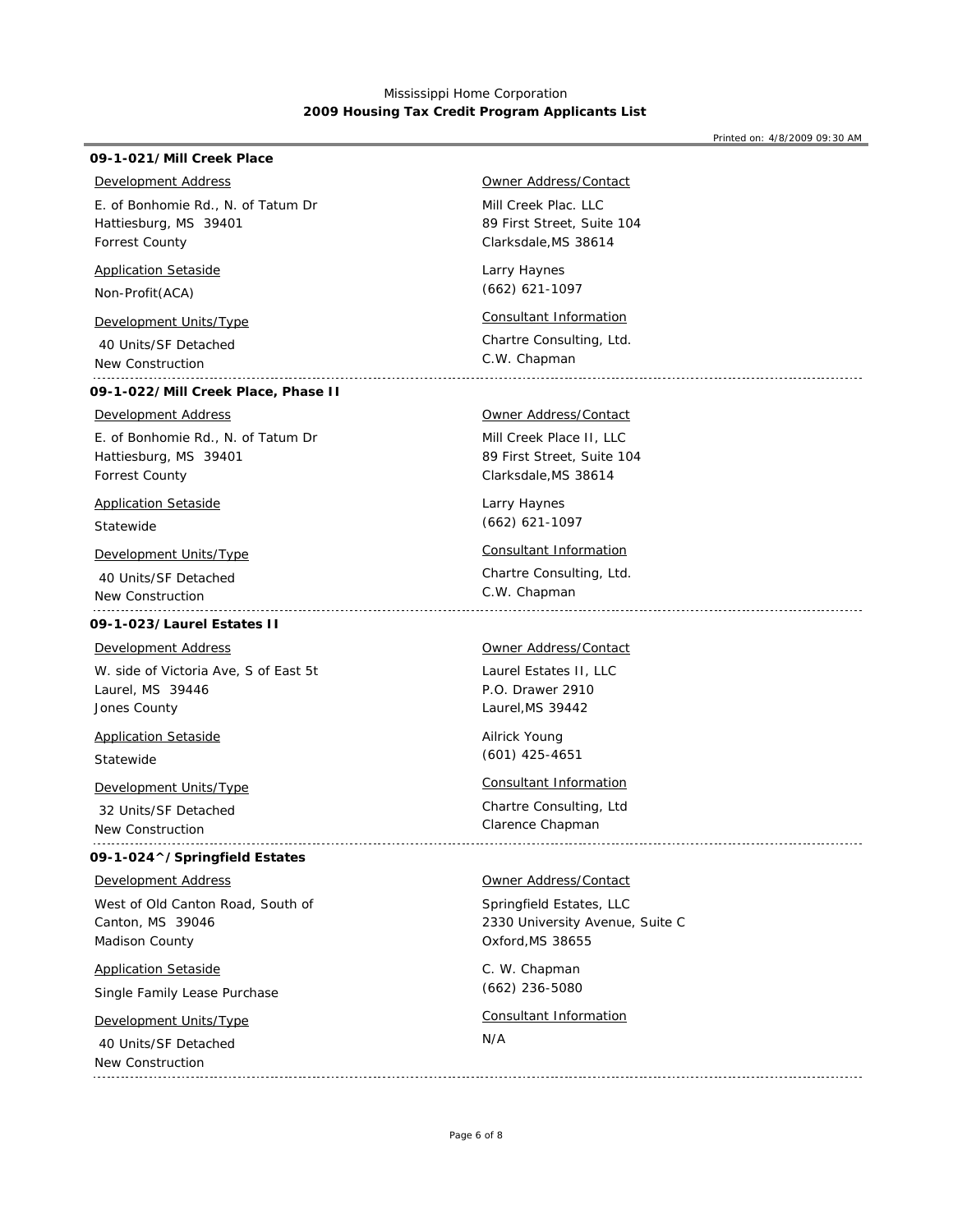Printed on: 4/8/2009 09:30 AM

## **09-1-025/Trussel Crossing**

## *Development Address*

Petal, MS 39465 Forrest County E. of Maple Road, S. of Evelyn Gan

## *Application Setaside*

Statewide

 45 Units/SF Detached New Construction

## **09-1-026/Trussel Crossing II**

### *Development Address*

Petal, MS 39465 Forrest County E. of Maple Road, S. of Evelyn Gan

## *Application Setaside*

Congressional District 4

 26 Units/SF Detached New Construction 

## **09-1-027/United Family Life Village, III**

Cleveland, MS 38732 Bolivar County 1769 Pearman Road *Development Address*

*Application Setaside*

Non-Profit(ACA)

 40 Units/Multi-Family New Construction

#### **09-1-028/Lincoln Garden Apartments**

## *Development Address*

Jackson, MS 39213 Hinds County 4125 Sunset Drive

## *Application Setaside*

Statewide

 100 Units/Multi-Family Acquisition/Rehabilitation

## *Owner Address/Contact*

Trussel Crossing, LLC Oxford,MS 38655 2330 University Avenue, Suite C

C. W. Chapman (662) 236-5080

## *Development Units/Type Consultant Information*

N/A

### *Owner Address/Contact*

Trussel Crossing II, LLC Oxford,MS 38655 2330 University Avenue, Suite C

C. W. Chapman (662) 236-5080

## *Development Units/Type Consultant Information*

N/A

## *Owner Address/Contact*

United Family Life Village III, L.P. Cleveland,MS 38732 1101 Dr. Martin Luther King Drive

Sammie Rash (662) 843-3097

## *Development Units/Type Consultant Information*

H. Bell James & Associates H. Cole 

### *Owner Address/Contact*

Lincoln Housing Associates, L.P. Portland,ME 04101 Three Canal Plaza

Bryan Shumway (207) 774-5101

## *Development Units/Type Consultant Information*

### N/A